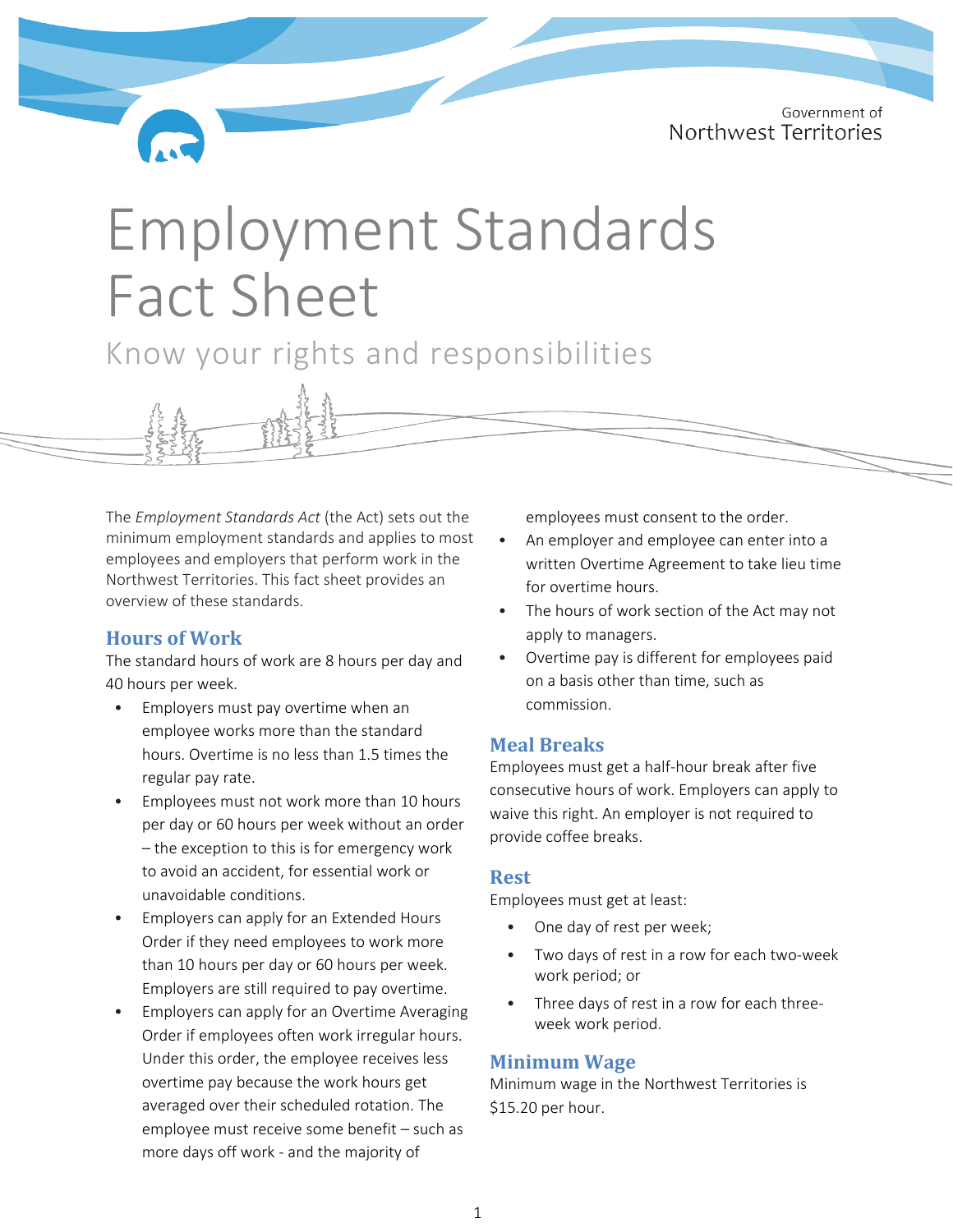# **Statutory Holidays**

The 10 statutory holidays in the Northwest Territories are:

- 1. New Year's Day
- 2. Good Friday
- 3. Victoria Day
- 4. National Aboriginal Day
- 5. Canada Day
- 6. 1st Monday in August
- 7. Labour Day
- 8. Thanksgiving Day
- 9. Remembrance Day
- 10. Christmas Day

Eligible employees that do not work on the holiday get an average day's pay.

Eligible employees that work on the holiday get

another day off with pay or an average day's pay plus overtime for the hours worked on the holiday.

To be eligible for statutory holiday pay employees must:

- Work for the same employer at least 30 days in the 12 months before the holiday.
- Work on the statutory holiday if called to work.
- Work the last scheduled shift before the holiday and the next scheduled shift after the holiday. Approved vacation and sick leave do not change the requirement to pay statutory holiday pay.

If the holiday falls on a non-working day and eligible employees do not work, they get an average day's pay or the employer can apply to the Employment Standards Officer to substitute another day for the statutory holiday. *Example: The holiday falls on a Sunday and the employer transfers the holiday to Monday or another day.*

Contact Employment Standards for information about:

- How to properly calculate pay for a week that has a statutory holiday.
- How statutory holidays affect employees paid on a basis other than time, or those on unpaid leave.

# **Vacations**

Employees earn two weeks paid vacation during each full year they work. They earn three weeks paid vacation starting with the sixth year of work for the same employer.

Vacation pay: First five years – entitled to 4% of total earnings, including overtime. After five years – this

increases to 6%.

Employers must pay any vacation pay owing if the employee quits, is laid off or fired.

# **Youth**

Employees less than 17 years old must not work between the hours of 11 pm and 6 am, or when required to be at school, unless their employer has written permission from the Employment Standards Officer.

Youth workers are prohibited from working in certain industries, such as construction and forestry, among others.

# **Notice of Termination**

If employment is ended by the employer without just cause:

- Employees who work for the same employer for 90 days or more are entitled to two weeks written notice or pay in lieu of notice.
- The notice period for three years of employment or more is one week for every year of employment, up to a maximum of eight weeks.
- All wages owing to an employee must be paid within 10 days of their last day of work.

# **Notice of Group Termination**

If an employer wishes to terminate 25 or more employees at one time, they are required to provide notice to the Employment Standards Officer and to any trade union of which the employees may be members. The period of notice required ranges from four to 16 weeks depending on the number of employees affected by the group termination.

When an unforeseeable event or circumstance beyond an employer's control prevents them from providing adequate notice, the Employment Standards Officer may waive, by order, the amount of notice of group termination required if:

- The employer exercised due diligence to foresee and avoid the cause of termination; and
- The cause of termination prevented the employer from respecting the periods of notice set out in Act.

Employees retain their entitlement to individual termination notice or pay in lieu of notice (termination pay).